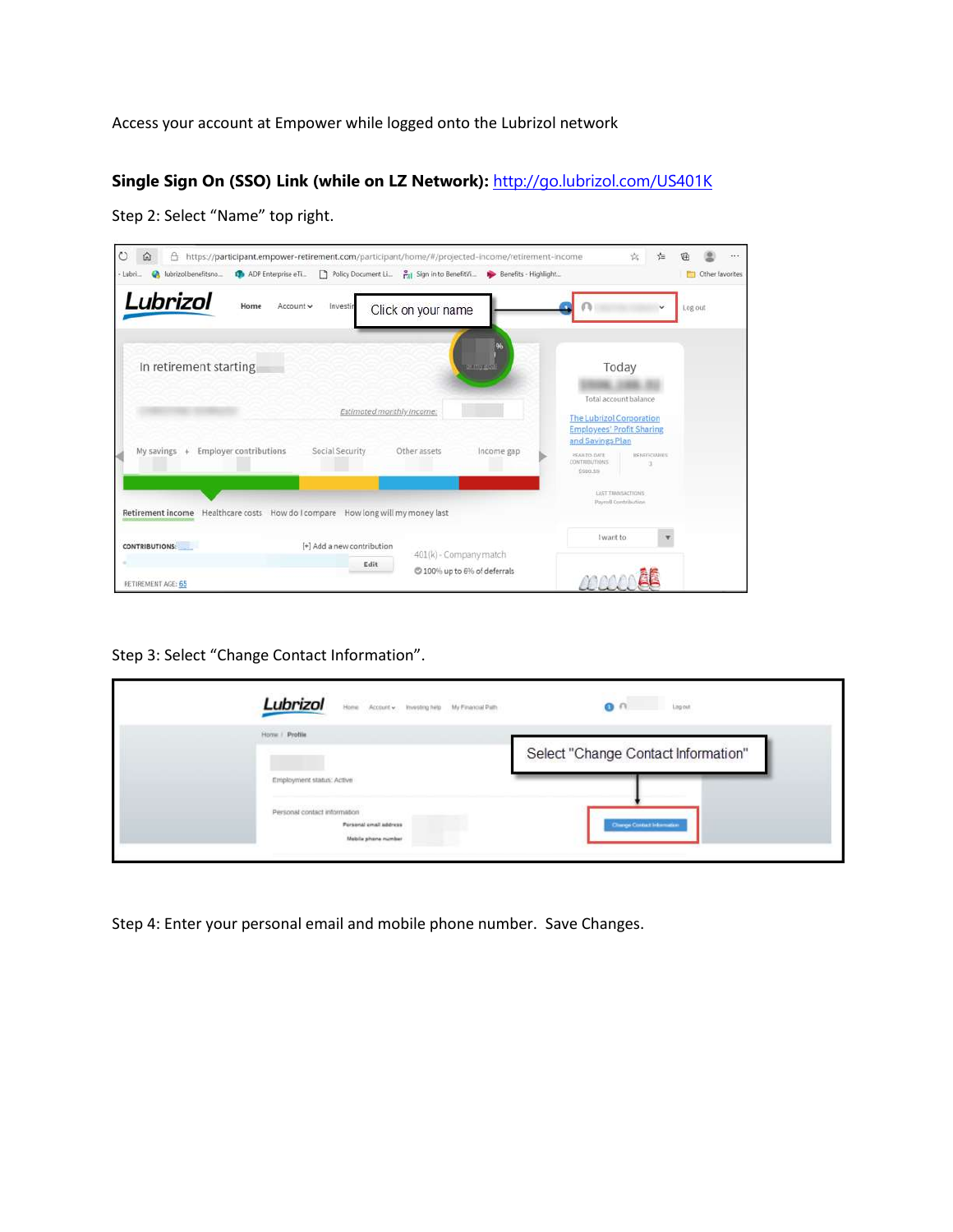| Change personal contact information                    |                                    |
|--------------------------------------------------------|------------------------------------|
| Enter personal email address<br>PERSONAL EMAIL ADDRESS |                                    |
| MOBILE PHONE NUMBER                                    | Enter personal mobile phone number |
| UNITED STATES<br>$\checkmark$                          | $+1$                               |
|                                                        | <b>Save Changes</b><br>Cancel      |

Step 5: On the same page, select "Logout".

| Lubrizol<br>Home Account Investing help                                       | My Financial Path             | <se kin<br="">Log out</se> |
|-------------------------------------------------------------------------------|-------------------------------|----------------------------|
| Home / Profile                                                                |                               |                            |
| Employment status: Active                                                     | Verify your input is accurate |                            |
| Personal contact information<br>Personal email address<br>Mobile phone number | present a more more cars.     | Change Contact Information |

You can now stop the process and access your Empower account ONLY when logged onto the Lubrizol network, or you can register and access your account from any computer with internet access.

If you want to register, you will do so from the Empower landing page. This will allow you to access the Empower site from any computer while NOT logged into the Lubrizol network in the future. This step is not required but is recommended.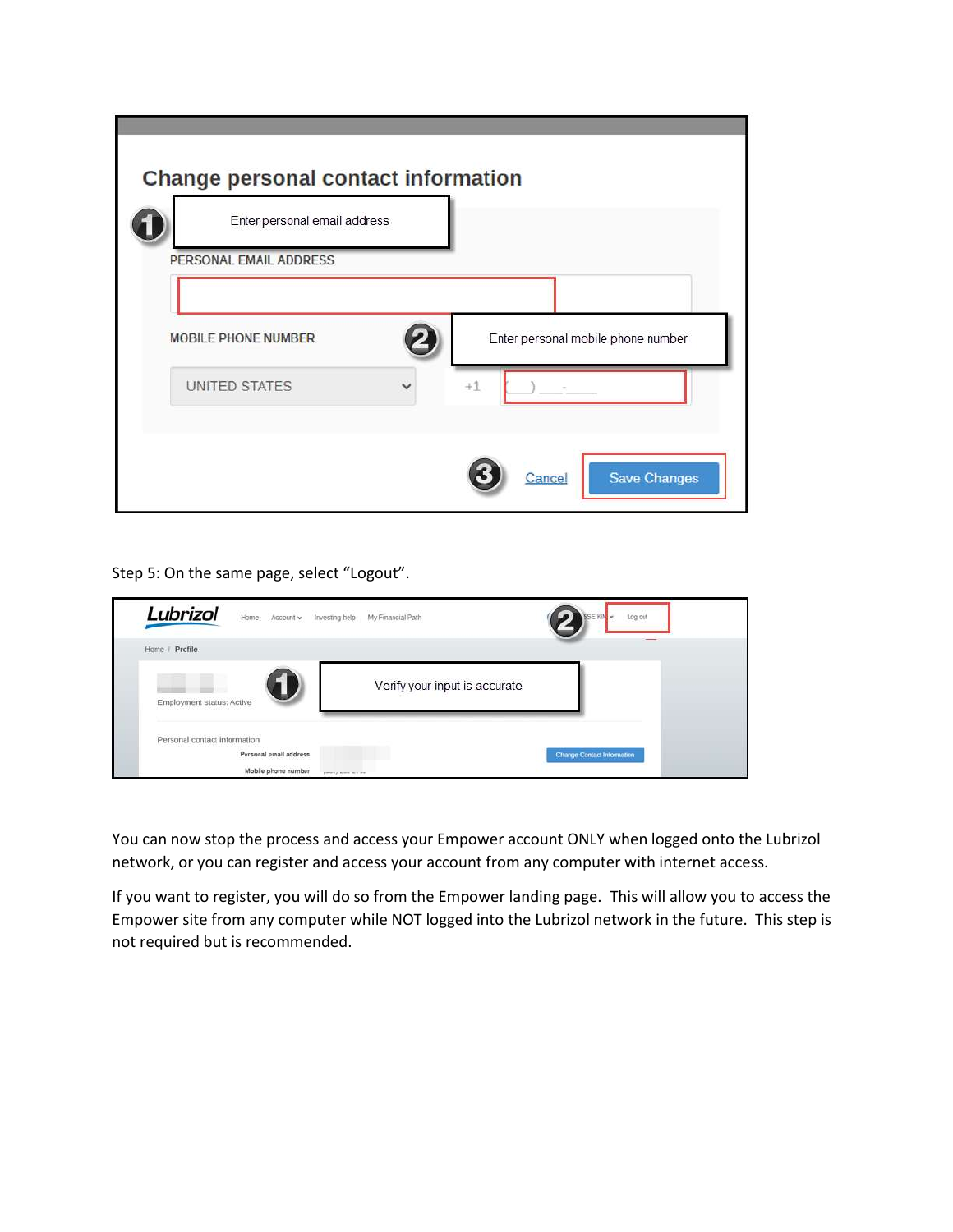To register, continue from the SSO screen or use the external link to access the Empower site. The website for outside access is MyLubrizolRetirement.com.

Step 6: Select "Register"



Step 7: Select "I do not have a PIN" and complete the requested five points of authentication. Select "Continue".

Note: If you prefer not to enter your social security number, please access your account at Empower using only the single sign on link above.

Your identity is authenticated based on your access to the Lubrizol network with the SSO link.

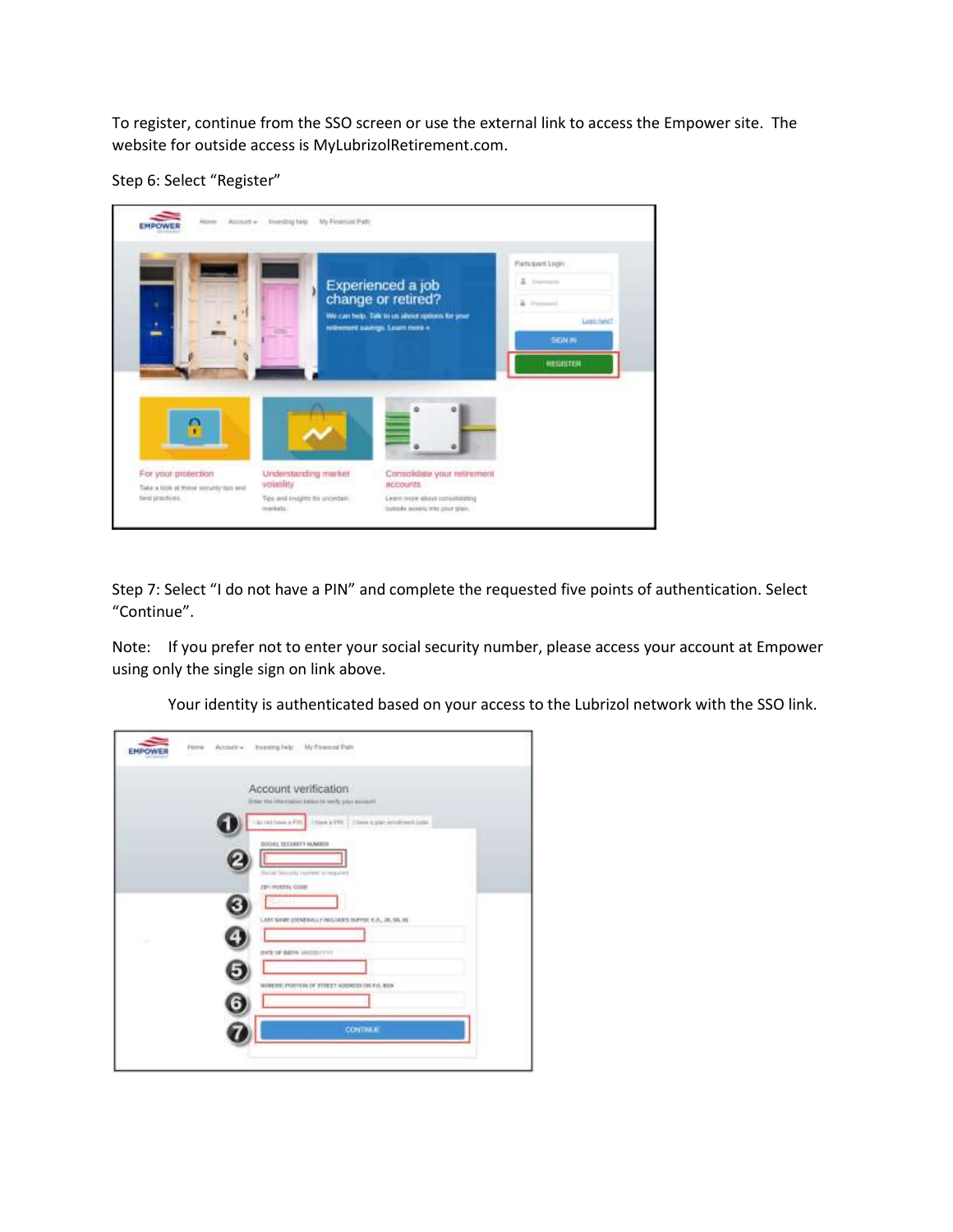| Create username and password         |                 |  |
|--------------------------------------|-----------------|--|
|                                      |                 |  |
| <b>USERNAME</b>                      |                 |  |
| PASSWORD<br><b>RE-ENTER PASSWORD</b> |                 |  |
|                                      | <b>REGISTER</b> |  |

Step 8: Enter NEW Username/Password. Select "Register"

Step 9: Choose Delivery Method (Personal email or mobile phone) for enhanced security messages.

| To confirm your identity, we will send a verification<br>address listed for your account. | Select drop down menu and select email or text<br>message notification |
|-------------------------------------------------------------------------------------------|------------------------------------------------------------------------|
| WHERE SHOULD WE SEND YOUR CODE?                                                           |                                                                        |
| Choose delivery method                                                                    |                                                                        |
| Already have a code?                                                                      |                                                                        |
| <b>SEND ME A CODE</b>                                                                     |                                                                        |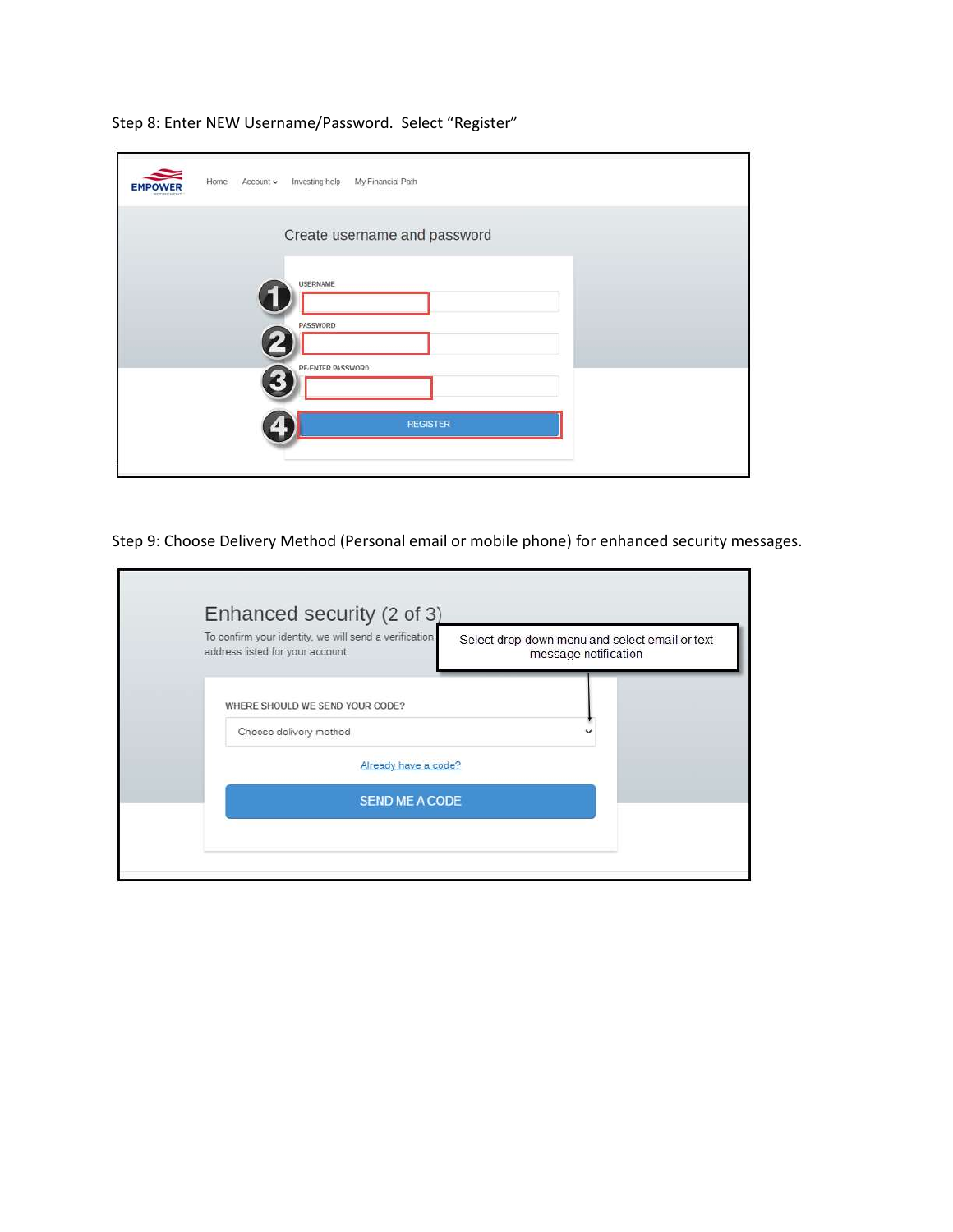

| Home<br>$Account \vee$ | Investing help<br>My Financial Path                                                                                                                                                                                                                                                                                                                                                                                                                                                                                                                                                                                                                                       |  |
|------------------------|---------------------------------------------------------------------------------------------------------------------------------------------------------------------------------------------------------------------------------------------------------------------------------------------------------------------------------------------------------------------------------------------------------------------------------------------------------------------------------------------------------------------------------------------------------------------------------------------------------------------------------------------------------------------------|--|
|                        | Enhanced security (2 of 3)<br>To confirm your identity, we will send a verification code to the phone number or email<br>address listed for your account.                                                                                                                                                                                                                                                                                                                                                                                                                                                                                                                 |  |
|                        | WHERE SHOULD WE SEND YOUR CODE?<br>Text me: ***.**                                                                                                                                                                                                                                                                                                                                                                                                                                                                                                                                                                                                                        |  |
|                        | Already have a code?                                                                                                                                                                                                                                                                                                                                                                                                                                                                                                                                                                                                                                                      |  |
|                        | <b>SEND ME A CODE</b>                                                                                                                                                                                                                                                                                                                                                                                                                                                                                                                                                                                                                                                     |  |
|                        | By electing to receive your verification code by text you are opting in for a one-time alert and<br>have expressly consented to receive a text message of your verification code from Empower<br>Retirement on your mobile phone. You acknowledge, understand and agree to the Privacy<br>Notice and that receipt of your text message may be delayed and that neither Empower<br>Retirement nor your carrier is liable for any delays or failure to deliver. Text HELP to 69675 or<br>contact us for assistance. Message and data rates may apply through your service carrier.<br>Service may not be available on all carriers. See your carrier agreement for details. |  |

Step 11: Enter Verification code on next screen. Check "Remember this Device" to prevent future verification codes. Not recommended for shared devices. Select "Sign In".

| <b>EMPOWER</b><br>NYTHERING | YOUR RETIREMENT PLAN                                                                 | Fund Information | C Plan Sponsor Center | Log out |
|-----------------------------|--------------------------------------------------------------------------------------|------------------|-----------------------|---------|
|                             | Enter verification code sent to email or mobile phone from<br>Empower                |                  |                       |         |
|                             | VERIFICATION CODE                                                                    |                  |                       |         |
|                             | Remember this device (not recommended for public device)<br>Didn't receive the code? |                  |                       |         |
|                             | <b>SIGN IN</b>                                                                       |                  |                       |         |
|                             |                                                                                      |                  |                       |         |